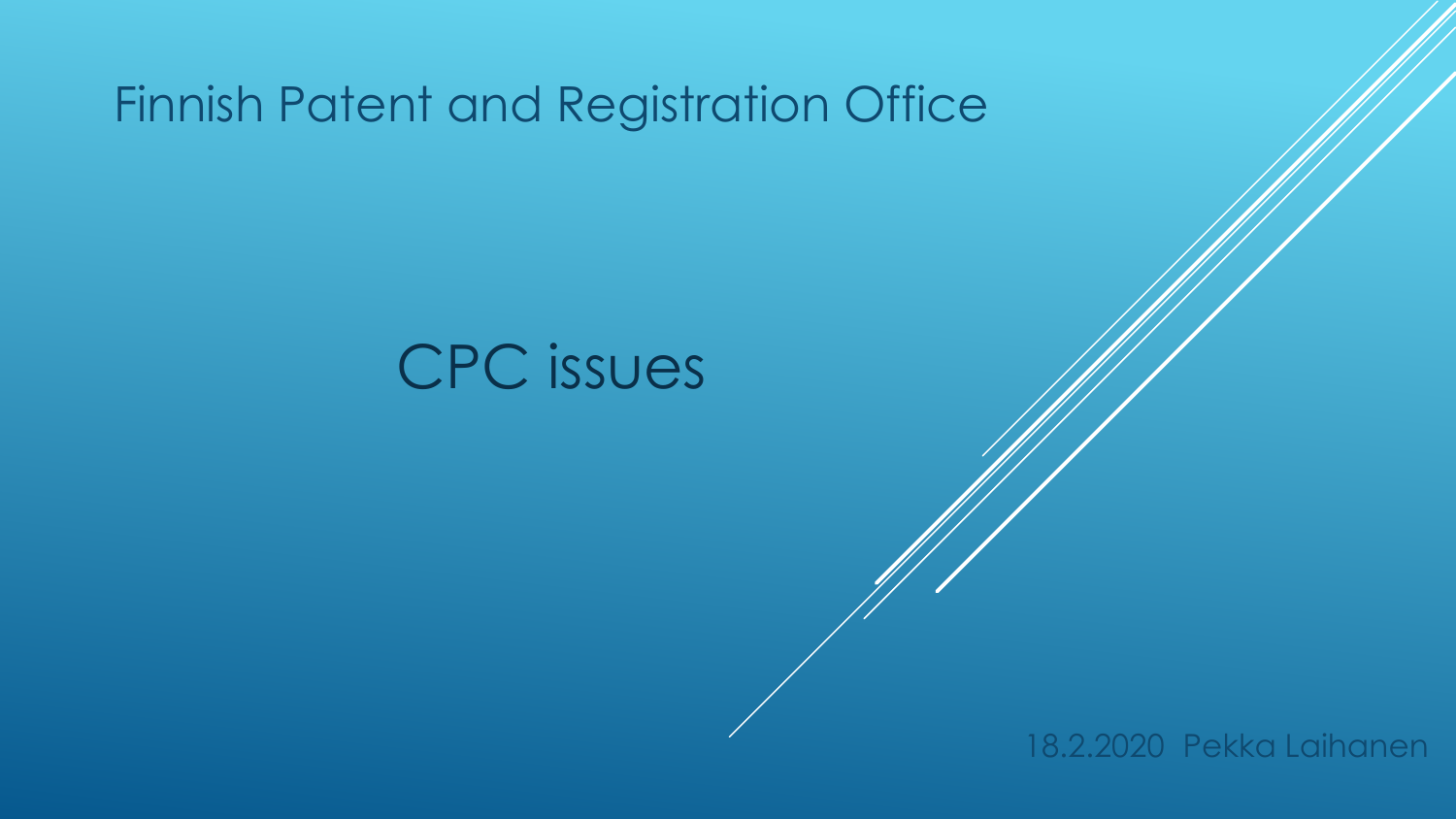### CPC RECLASSIFICATION OF FI-DOCUMENTS

Almost all CPC-symbols of Finnish patent documents are now up-to-date

- $\triangleright$  i.e. in our own databases
- including the CPC-data that has been (earlier) sent to the EPO
- but also comprising a lot of CPC-data that has never been sent
- Said reclassification was based on a list of valid CPC-symbols with dates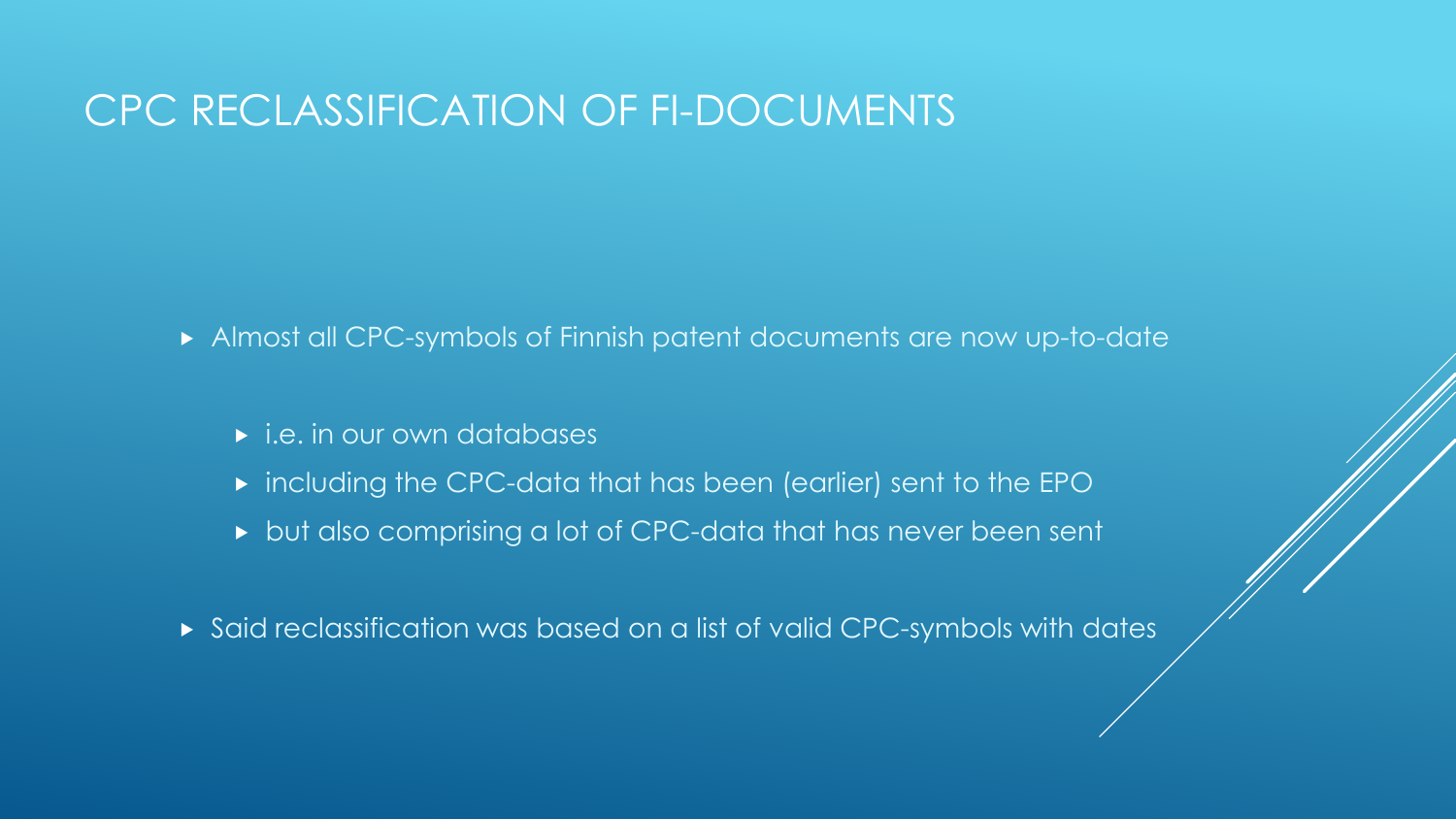#### PRH generated a list of valid CPC-symbols with dates from 672 CPC 2019.08 XML-schemes 259895 symbols and dates – no subclass level symbols

| $\times$<br>CPCValidityFile201908 - Muistio<br>$\Box$ |                                              |                                                |                  |  |
|-------------------------------------------------------|----------------------------------------------|------------------------------------------------|------------------|--|
| Tiedosto Muokkaa Muotoile Näytä Ohje                  |                                              |                                                |                  |  |
| CPC Symbol                                            | $\triangle$<br>Valid From Date Valid To Date | CPC201908allocatableSYMBOLSwithDATES - Muistio |                  |  |
| A01B                                                  | $2013 - 01 - 01$                             | Tiedosto Muokkaa Muotoile Näytä Ohje           |                  |  |
| A01B1/00                                              | $2013 - 01 - 01$                             | A01B1/00                                       | 2017-08-01       |  |
| A01B1/02                                              | $2013 - 01 - 01$                             | A01B1/02                                       | 2013-01-01       |  |
| A01B1/022                                             | 2013-01-01                                   | A01B1/022                                      | 2013-01-01       |  |
| A01B1/024                                             | $2013 - 01 - 01$                             | A01B1/024                                      | 2013-01-01       |  |
| A01B1/026                                             | $2013 - 01 - 01$                             | A01B1/026                                      | 2013-01-01       |  |
| A01B1/028                                             | $2013 - 01 - 01$                             | A01B1/028                                      | $2013 - 01 - 01$ |  |
| A01B1/04                                              | $2013 - 01 - 01$                             | A01B1/04                                       | 2013-01-01       |  |
| A01B1/06                                              | $2013 - 01 - 01$                             | A01B1/06                                       | 2013-01-01       |  |
| A01B1/065                                             | $2013 - 01 - 01$                             | A01B1/065                                      | 2013-01-01       |  |
| A01B1/08                                              | $2013 - 01 - 01$                             | A01B1/08                                       | 2013-01-01       |  |
| A01B1/10                                              | $2013 - 01 - 01$                             | A01B1/10                                       | 2013-01-01       |  |
| A01B1/12                                              | $2013 - 01 - 01$                             | A01B1/12                                       | 2013-01-01       |  |
| A01B1/14                                              | $2013 - 01 - 01$                             | A01B1/14                                       | 2013-01-01       |  |
| A01B1/16                                              | $2013 - 01 - 01$                             | A01B1/16                                       | 2013-01-01       |  |
| A01B1/165                                             | $2013 - 01 - 01$                             | A01B1/165                                      | $2013 - 01 - 01$ |  |
| A01B1/18                                              | $2013 - 01 - 01$                             | A01B1/18                                       | 2013-01-01       |  |
| A01B1/20                                              | $2013 - 01 - 01$                             | A01B1/20                                       | 2013-01-01       |  |
| A01B1/22                                              | 2013-01-01                                   | A01B1/22                                       | $2013 - 01 - 01$ |  |
| A01B1/222                                             | $2013 - 01 - 01$                             | A01B1/222                                      | 2013-01-01       |  |
| A01B1/225                                             | $2013 - 01 - 01$                             | A01B1/225                                      | 2013-01-01       |  |
| A01B1/227                                             | $2013 - 01 - 01$                             | A01B1/227                                      | $2018 - 01 - 01$ |  |
| A01B1/24                                              | $2013 - 01 - 01$                             | A01B1/24                                       | 2013-01-01       |  |
| A01B1/243                                             | $2013 - 01 - 01$<br>Automotive               | A01B1/243                                      | 2013-01-01       |  |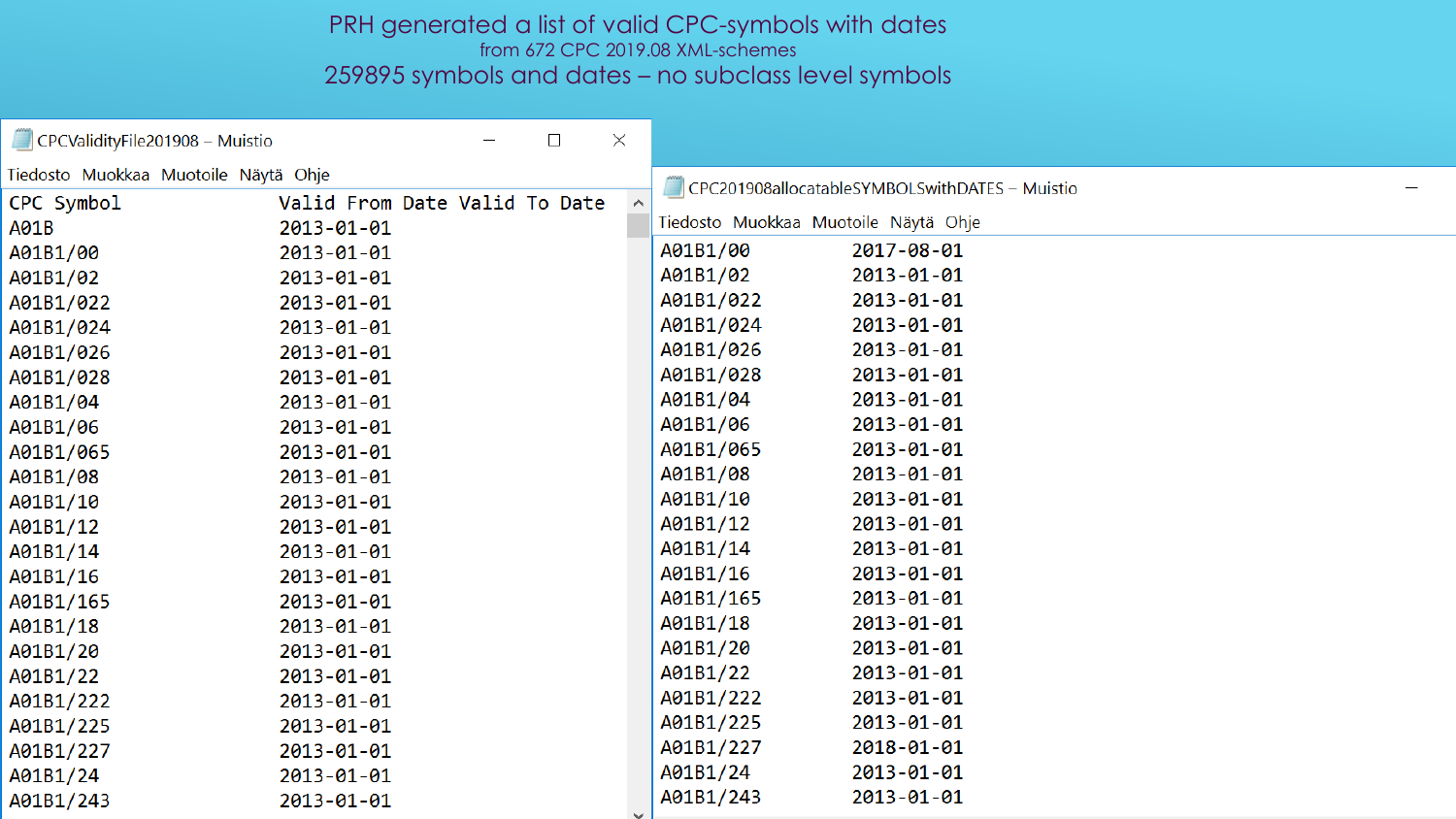#### Checking the CPC symbols together with their dates is also part of our "normal" classification (here the symbol A61B5/72 is outdated (its current date is 2018.01))

|                                                  |                                                                                                                                                                                                                   | $\Box$<br>$\times$<br>$\overline{\phantom{0}}$                                               |
|--------------------------------------------------|-------------------------------------------------------------------------------------------------------------------------------------------------------------------------------------------------------------------|----------------------------------------------------------------------------------------------|
| ⇔<br>$\Leftrightarrow$                           | http://desk/ed/national/classify.jsp?app=FI20135901<br>$\mathcal{P} \times \mathcal{C}$ 20135901 - Iuokittele - PRH $\times$                                                                                      | 分众寒。                                                                                         |
|                                                  | ☆ ② Welcome to MPEG ※ Työpöydät - PTM-wikin p ② AUTOMAATTISESTI TÄYT D Endotetut sivustot ▼ Sign in ※ Työpöydät - PAI-wikin pā ③ Web Slice -valikoima ▼ ※ PTM-wikin etusivu - PTM                                 |                                                                                              |
|                                                  |                                                                                                                                                                                                                   | Ohje » $\wedge$                                                                              |
| « Kirjaudu ulos<br>Pekka Laihanen Käyttäjätiedot | 20135901 - luokittele                                                                                                                                                                                             | Hak.tiedot »<br>Soprano »<br><b>Asiakirjat</b> »<br>Sähk.asiointi »<br>Luokittelu historia » |
|                                                  | Olet tässä: Päävalikko » Tutkijan hakemukset » 20135901 » Luokittele                                                                                                                                              | Tutk.seloste »                                                                               |
| Keksinnön nimitys:                               | Method, system and apparatus for generating pulse estimate                                                                                                                                                        |                                                                                              |
| Hakemusnumero:                                   | 20135901 / Tuomo Reiniaho / 3 TIR                                                                                                                                                                                 |                                                                                              |
| Tullut julkiseksi:                               | 10.03.2015                                                                                                                                                                                                        |                                                                                              |
| Status:                                          | $11 - Jäts 4kk$                                                                                                                                                                                                   |                                                                                              |
| Kieli:                                           | Englanti/suomi<br>09.09.2013 / Epoquenet 20130909                                                                                                                                                                 |                                                                                              |
| Tekemispäivä:<br>Saapumispäivä:                  | 09.09.2013 / Epoquenet 20130909                                                                                                                                                                                   |                                                                                              |
| Etuoikeuspvm.:                                   | $\overline{\phantom{0}}$                                                                                                                                                                                          |                                                                                              |
| Maksuvuosi päättyy: 30.09.2016                   |                                                                                                                                                                                                                   |                                                                                              |
| «Takaisin                                        |                                                                                                                                                                                                                   |                                                                                              |
| - Ei kommentteja -                               |                                                                                                                                                                                                                   |                                                                                              |
|                                                  |                                                                                                                                                                                                                   |                                                                                              |
| Soprano luokka, IPC                              | $_{\rm IPC}$<br>A61B 5/024 (2006.01)<br>A61B 5/0205 (2006.01)<br>A61B 5/00 (2006.01)                                                                                                                              |                                                                                              |
| <b>CPC</b> luokitus:                             | Näytä luokitussivu »                                                                                                                                                                                              |                                                                                              |
| <b>IPC</b> luokitus:                             |                                                                                                                                                                                                                   |                                                                                              |
|                                                  | Näytä luokitussivu »   Näytä validiteettitaulu »<br><b>Keksintöinformaatio</b><br><b>OLisäinformaatio</b>                                                                                                         |                                                                                              |
|                                                  | Hae CPC -> IPC vastaavuus<br>Tarkista validiteetti<br>Lisää luokka                                                                                                                                                |                                                                                              |
|                                                  | Tallenna CPC luokka ilman tarkistuksia                                                                                                                                                                            |                                                                                              |
|                                                  |                                                                                                                                                                                                                   |                                                                                              |
| <b>IPC</b>                                       | CPC                                                                                                                                                                                                               |                                                                                              |
| $\mathbf{x}$ $\mathbf{1}$                        | $\begin{array}{ c c c c c }\hline \textbf{X} & \textbf{1} & \textbf{1} & \textbf{A61B} & \textbf{5/024} & \textbf{(20130101)} \hline \end{array}$<br>AB5/024(2006.01)<br>02.10.2019 Näytä »<br>14.05.2014 Näytä » |                                                                                              |
| $\mathbf{X}$ $\mathbf{A}$                        | A61B 5/0205 (2006.01) 02.10.2019 Näytä »<br>$x \uparrow \bot$ <b>A61B 5/0006</b> (20130101)<br>14.05.2014 Näytä »                                                                                                 |                                                                                              |
|                                                  |                                                                                                                                                                                                                   |                                                                                              |
| $\mathbf{X}$                                     | A61B 5/00 (2006.01)<br>$\ x\ $   $\ $   <b>A61B 5/0205</b> (20130101)<br>02.10.2019 Näytä »<br>14.05.2014 Näytä »                                                                                                 |                                                                                              |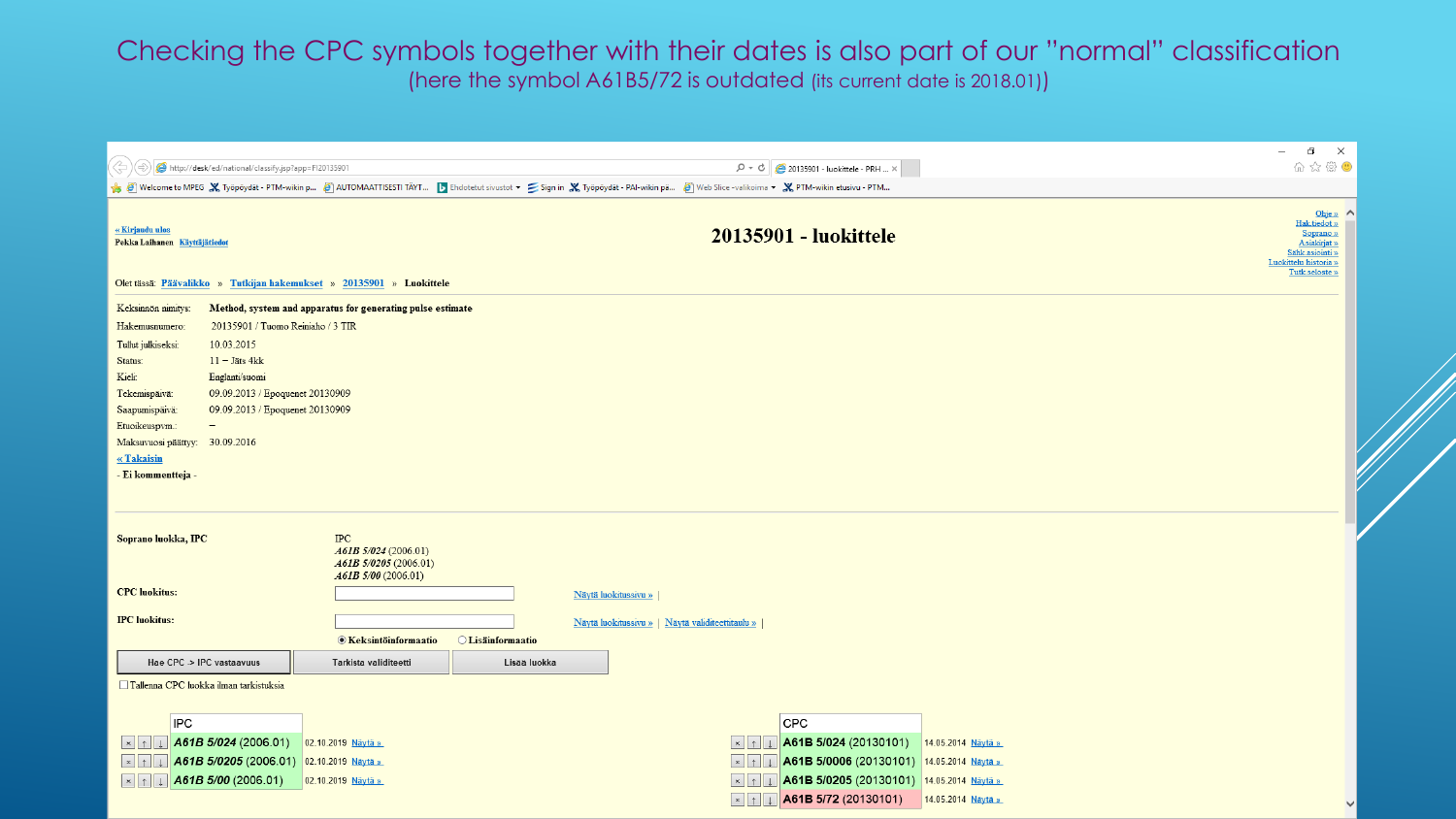### Utilizing CPC symbol+date combinations is particularly advisable when the date relates to a scope change

EPO/USPTO "Guide to the CPC" seems to indicate that this is usually the case

| <b>FIGUIDE TO THE CPC</b> | $\times$ +                                                                                                                                                                                              |                                                                                                                                                                                                                                                                                                                          |     |  | 门      | $\mathsf{X}$          |  |  |
|---------------------------|---------------------------------------------------------------------------------------------------------------------------------------------------------------------------------------------------------|--------------------------------------------------------------------------------------------------------------------------------------------------------------------------------------------------------------------------------------------------------------------------------------------------------------------------|-----|--|--------|-----------------------|--|--|
| C                         |                                                                                                                                                                                                         | European Patent Office [DE] https://www.cooperativepatentclassification.org/publications/GuideToTheCPC.pdf<br>::: Sovellukset Na Tuotu IEstä   RH - Finnish Paten   P Cooperative Patent   P USPTO Public Pair - W H.263 - Wikipedia A The IPKat: Where c △ Kirjaudu järjestelmä   PRH työpöytä (DEM   P Ylläpidä työlis | ⊙ ☆ |  | G٥     | $\boldsymbol{\Theta}$ |  |  |
| <b>GUIDE TO THE CPC</b>   |                                                                                                                                                                                                         | 11/35                                                                                                                                                                                                                                                                                                                    |     |  | $\Box$ |                       |  |  |
|                           |                                                                                                                                                                                                         |                                                                                                                                                                                                                                                                                                                          |     |  |        |                       |  |  |
|                           |                                                                                                                                                                                                         |                                                                                                                                                                                                                                                                                                                          |     |  |        |                       |  |  |
|                           |                                                                                                                                                                                                         |                                                                                                                                                                                                                                                                                                                          |     |  |        |                       |  |  |
|                           |                                                                                                                                                                                                         |                                                                                                                                                                                                                                                                                                                          |     |  |        |                       |  |  |
|                           | <b>GUIDE TO THE CPC</b>                                                                                                                                                                                 |                                                                                                                                                                                                                                                                                                                          |     |  |        |                       |  |  |
|                           |                                                                                                                                                                                                         |                                                                                                                                                                                                                                                                                                                          |     |  |        |                       |  |  |
|                           | 4.                                                                                                                                                                                                      | <b>SPECIFICITIES OF THE CPC SCHEME</b>                                                                                                                                                                                                                                                                                   |     |  |        |                       |  |  |
|                           |                                                                                                                                                                                                         |                                                                                                                                                                                                                                                                                                                          |     |  |        |                       |  |  |
|                           | 4.1.                                                                                                                                                                                                    | <b>INDICATIONS OF CHANGES</b>                                                                                                                                                                                                                                                                                            |     |  |        |                       |  |  |
|                           | The date-stamp [YYYY-MM] is added to end of the titles of groups in order to indicate the year and<br>month of introduction or scope change of a CPC group - note that editorial changes with no impact |                                                                                                                                                                                                                                                                                                                          |     |  |        |                       |  |  |

**Example** B41M 7/0063 --- {archival material, e.g. by de-acidifying} [2013-01]

on the scope of the group are not date stamped.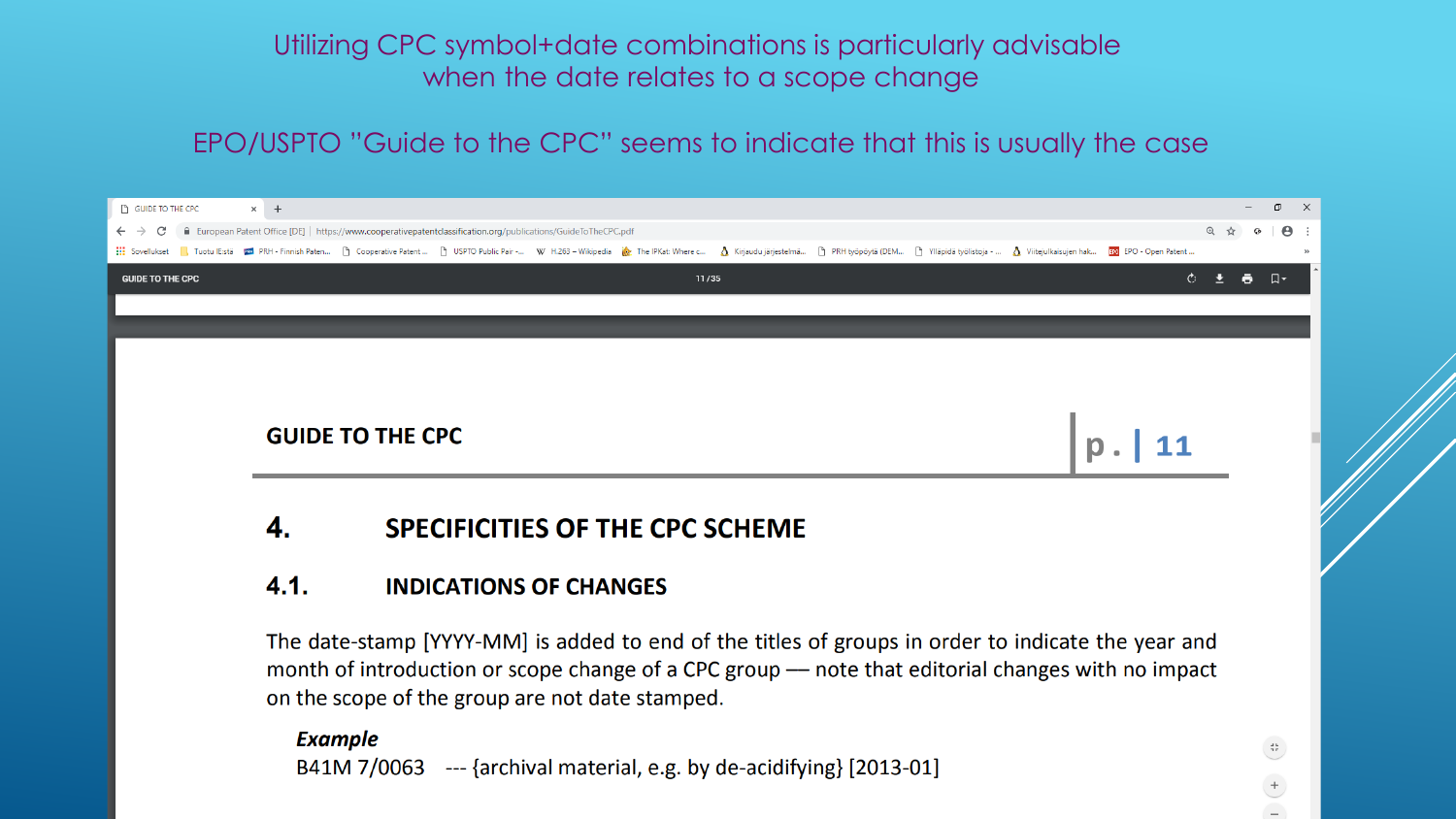$\rm{However.}.$ it appears to be easy to find examples where the dates do not seem to relate to scope changes e.g. A01K61/10 [2019-08]; the only change seems to be that warnings of incomplete reclassification have been removed

|                                                            |                                                                                                                                                             |                       | O<br>$\times$       |           |                                                                                                                                                                               |
|------------------------------------------------------------|-------------------------------------------------------------------------------------------------------------------------------------------------------------|-----------------------|---------------------|-----------|-------------------------------------------------------------------------------------------------------------------------------------------------------------------------------|
| European Patent Office (DE) $\parallel$                    | $C_{\epsilon}^{\bullet}$ Haku<br>$\cdots$ $\odot$<br>https://worldwide.espacenet.co<br>☆                                                                    |                       | $\equiv$<br>$\odot$ |           | Based on the needs of our internal<br>classification tools it would be beneficial                                                                                             |
| online services $\blacktriangledown$                       |                                                                                                                                                             |                       |                     | $\land$   | to avoid date changes in this kind of cases.                                                                                                                                  |
| y patents list (0)                                         | Help<br>Query history<br><b>Settings</b><br><b>Cooperative Patent Classification</b>                                                                        |                       |                     |           | It is also worth noting that usually we give<br>a complete CPC-classification<br>almost a year before the patent application<br>is published (or the data is sent to the EPO) |
| A01K61/10<br>Search for<br>$\blacksquare$<br><b>Symbol</b> | View section $findex A B C D E$<br><b>Search</b><br>« A01K59/00<br><b>Classification and description</b>                                                    | G H Y<br>A01K63/00 »  |                     |           |                                                                                                                                                                               |
|                                                            | <b>HUMAN NECESSITIES [2013-01]</b>                                                                                                                          | $\mathbf{s}$          |                     |           |                                                                                                                                                                               |
|                                                            | AGRICULTURE [2013-01]                                                                                                                                       |                       |                     | $\ket{+}$ | ⊞<br>巨<br>运<br>67.<br>107%                                                                                                                                                    |
| A01                                                        | AGRICULTURE; FORESTRY; ANIMAL HUSBANDRY; HUNTING; TRAPPING; FISHING<br>$[2013-01]$                                                                          |                       |                     |           | . of fish<br>61/10                                                                                                                                                            |
| <b>A01K</b>                                                | ANIMAL HUSBANDRY; CARE OF BIRDS, FISHES, INSECTS; FISHING; REARING OR<br>BREEDING ANIMALS, NOT OTHERWISE PROVIDED FOR; NEW BREEDS OF ANIMALS<br>$[2018-08]$ | $s$ D i $\rightarrow$ |                     |           | <b>WARNING</b><br>Groups $A01K 61/10 - A01K 61/13$ are                                                                                                                        |
|                                                            | Pisciculture; Aquaria; Terraria [2013-01]                                                                                                                   |                       |                     |           | incomplete pending reclassification of<br>documents from group $\underline{A01K}$ 61/00.                                                                                      |
| A01K 61/00                                                 | Culture of aquatic animals (receptacles for live fish, e.g. aquaria, A01K 63/00) [2019-08]                                                                  | $\overline{D}$        |                     |           | Groups $A01K$ 61/00 and $A01K$ 61/10 –                                                                                                                                        |
| A01K 61/10                                                 | • of fish [2019-08]                                                                                                                                         | $\mathbf{D}$          |                     |           | A01K 61/13 should be considered in order to                                                                                                                                   |
| A01K 61/13                                                 | • • Prevention or treatment of fish diseases [2017-01]                                                                                                      |                       |                     |           | perform a complete search.                                                                                                                                                    |
| A01K 61/17                                                 | • Hatching, e.g. incubators [2017-01]                                                                                                                       | D                     |                     |           | Prevention or treatment of fish diseases<br>61/13                                                                                                                             |

|<br>|}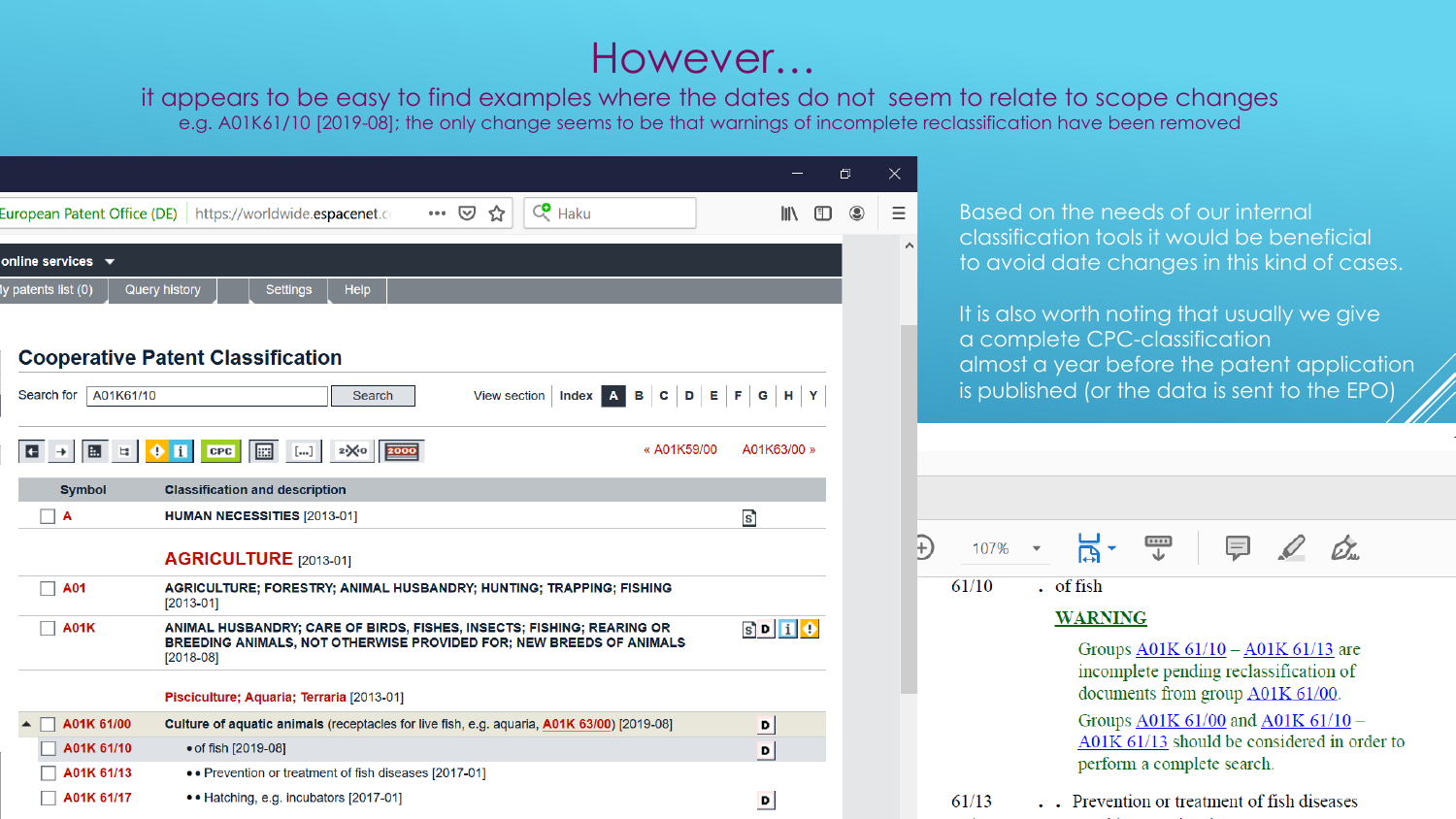### Data transfer

- from the beginning of 2018 also CPC data (of new applications) has been provided by a RESTful Web service

- this "FI-NOPS" service provides the data but it is up to EPO to download the data
- using FI-NOPS service also for older (now updated) CPC data? (not yet)
- old-fashioned alternative is to send CPC-XML-data separately to EPO Front Office

- it is worth noting that the used data formats (such as simple patent document) require CPC version indicator dates

|      | EZ C:\PJL\QAS\simple-patent-document-v2-0-cpc.dtd - Notepad++<br>门                                                                           | $\times$ |
|------|----------------------------------------------------------------------------------------------------------------------------------------------|----------|
|      | File Edit Search View Encoding Language Settings Tools Macro Run Plugins Window ?                                                            | X        |
|      | B 2 2 2 4 3 4 4 4 6 7 4 6 7 4 7 4 8 4 5 7 F 7 8 8 8 8 9 0 0 0 0 0 0 8                                                                        |          |
|      | Finew 1 M BulkScheme201908ntxt.txt M Simple-patent-document-v2-0-cpc.dtd M                                                                   |          |
| 4915 |                                                                                                                                              |          |
| 4916 | $\langle$ !-- Classification CPC 07/03/2016 SRC -->                                                                                          |          |
| 4917 | ELEMENT classifications-cpc (classification-cpc+)                                                                                            |          |
| 4918 | ATTLIST classifications-cpc id ID #IMPLIED                                                                                                   |          |
| 4919 |                                                                                                                                              |          |
| 4920 | ELEMENT classification-cpc ((cpc-version-indicator, classification-level?, section, class, subclass, main-group?, subgroup?, s</td <td></td> |          |
| 4921 | classification-value?, action-date?, generating-office?, classification-status?, classification-data-source?)   text)>                       |          |
| 4922 | ATTLIST classification-cpc</td <td></td>                                                                                                     |          |
| 4923 | ID<br>#IMPLIED<br>id                                                                                                                         |          |
| 4924 | #IMPLIED><br>CDATA<br>sequence                                                                                                               |          |
| 4925 |                                                                                                                                              |          |
| 4926 | ATTLIST class</td <td></td>                                                                                                                  |          |
| 4927 | class-type CDATA<br>#IMPLIED>                                                                                                                |          |
| 4928 | ELEMENT cpc-version-indicator (date)                                                                                                         |          |
| 4929 |                                                                                                                                              |          |
| 4930 | $\langle$ !-- end of CPC 07/03/2016 SRC -->                                                                                                  |          |
| 4931 |                                                                                                                                              |          |
| 4932 | References to other legally or procedurally related domestic patent documents (INID 60)                                                      |          |